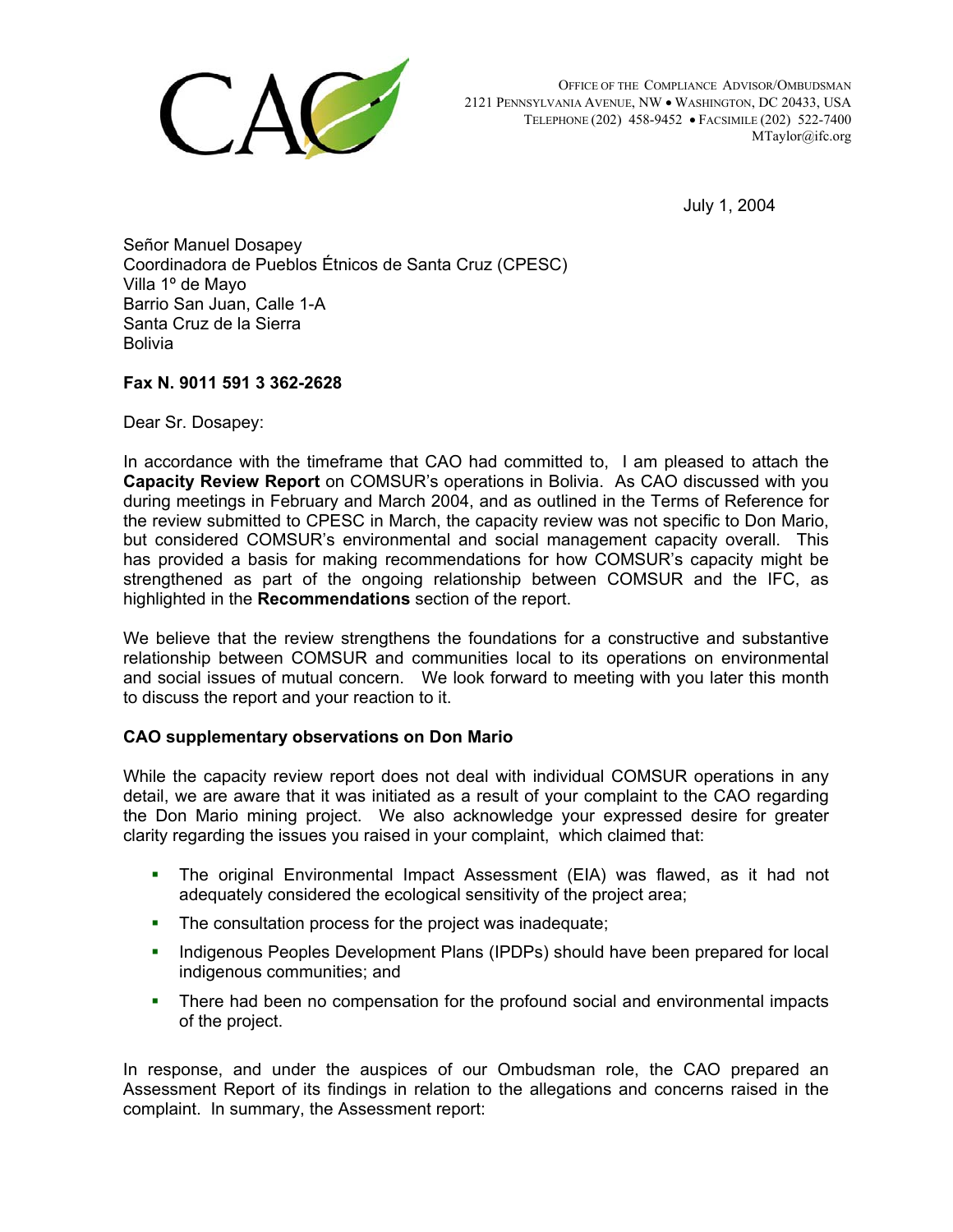- Noted the significant ecological concerns of local communities (particularly in relation to tailings and wastewater management), which are inconsistent with Don Mario's application of state-of-the-art technology to meet international standards, and urged that the company respond to community concerns through improved dialogue and outreach; a i
- $\mathbf{r}$ Indicated that the consultations on the EIA did not meet a standard that CAO considered to be acceptable, and that COMSUR's capacity for consultation should be reinforced;
- $\mathbf{r}$ Recognized that IFC's opinion that the Indigenous Peoples Policy should not apply, as the project resulted in no direct impacts (and indirect impacts were limited), was consistent with current practice and interpretation, but observed that this would have been best addressed through a broader consultative process.

Based on the additional work that we undertook as part of the capacity review, we can make a number of additional observations that are relevant to your original complaint. These are based on: our visit to Don Mario and a tour of the site; a review of project related documents, management systems, and operating practices at Don Mario; discussions with Don Mario operational staff with overall managerial responsibility, and with specific responsibility for environmental and social matters; and critically, the perspectives of community members (from San Juan, Buena Vista, Entre Rios, Ramada, Ipias, and also Taperas) as discussed in a series of meetings with the CAO. These observations were supported by the familiarity of two members of the review team with the communities and their related environmental and social challenges.

We heard a number of consistent messages from all of these communities, including:

- **Concerns regarding the nature and extent of the environmental impacts of Don Mario,** and dissatisfaction with the information and assurances provided by the mine;
- A sense that the historical relationship between Don Mario and the communities had not always been consistent and meaningful;
- a i A desire to engage with Don Mario on a long-term planned approach to community development, consistent with the approach taken in the Indigenous Development Plans funded by the Cuiaba Gas pipeline;
- A strong emphasis on the need for both transparency about the financing of community development activities (in terms of company and counterpart contributions), and predictability of the process;
- A deep desire for clarity regarding the nature and extent of the obligations of Don Mario and IFC to the communities.

Accordingly, we have the following observations to make.

*Impact of Don Mario on the ecological sensitivity of the project area:* The Don Mario project has had a localized ecological impact, in terms of direct land clearance associated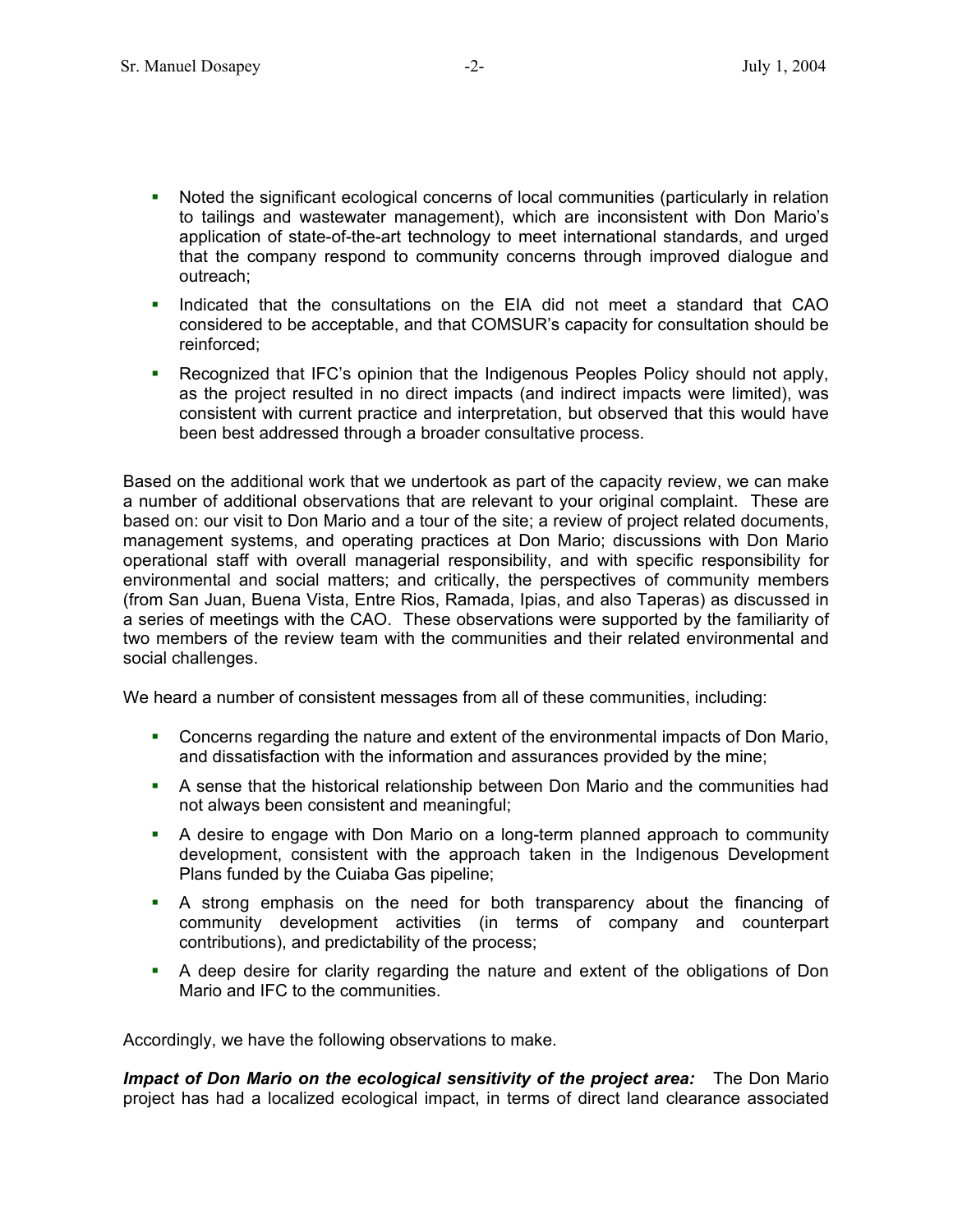with project infrastructure (mine pit, processing plant, roads, landing strip, etc.). The overall area of land cleared (approximately 60 ha) is small relative to the concession size of 5000 ha and relative to the extensive tracts of similar vegetation that surround it. There is little if any evidence of indirect ecological impacts, as a consequence of improved access to the neighboring lands, and the access roads were already in place for forestry exploitation prior to Don Mario being developed. Some additional land has been converted for agricultural purposes north of San Juan along the access road to Don Mario, but this is thought to be largely unrelated to the mine. The management of process effluents and tailings is in accordance with international standards, and does not appear to be having an adverse impact on forest ecology.

*Indigenous People's Development Plans and compensation for impacts:* The preparation of indigenous peoples development plans is mandated by IFC for situations where a project adversely affects indigenous peoples, for example, where it restricts their capacity to assert their interests ands rights in land and other productive resources. In the case of Don Mario, both IFC and COMSUR were of the opinion that the limited nature and extent of the direct and indirect environmental and social impacts on the indigenous communities in question, meant that there was no requirement to prepare indigenous peoples development plans. While this is contrary to the allegations made in the complaint to the CAO, on the basis of our fieldwork the CAO is of the opinion that the extent of direct and indirect impacts is limited. This is relevant to the demand for compensation on the basis of extensive adverse social and environmental impacts, as alleged in the original complaint.

**Don Mario's engagement with communities:** The communities in the vicinity of Don Mario expressed concerns relating to their historical engagement with COMSUR, but noted that the level of communication with the company had improved more recently. The capacity review identified a critical need, for COMSUR overall, to reinforce information exchange, transparency and engagement with communities. Areas of particular importance for Don Mario are:

- To more openly share information on environmental and social issues with communities, and put in place a transparent and predictable complaint resolution process; a i
- $\mathbf{r}$ To engage with communities on issues of mutual concern in developing operational emergency response plans; to clearly and consistently communicate to communities the criteria for participation in community development activities, arrangements for financing of such projects, and the implementation process; and
- a i To ensure the active participation of the community in establishing development priorities. The capacity review report makes several related recommendations that CAO believe, if implemented, have the potential to strengthen the relations between Don Mario and neighboring communities.

## **Looking to the future**

The CAO Assessment Report also noted tensions between the company's perspective on community engagement as a "favor" and community perspectives on community engagement as an "obligation or right" (by virtue of being impacted), and that these should